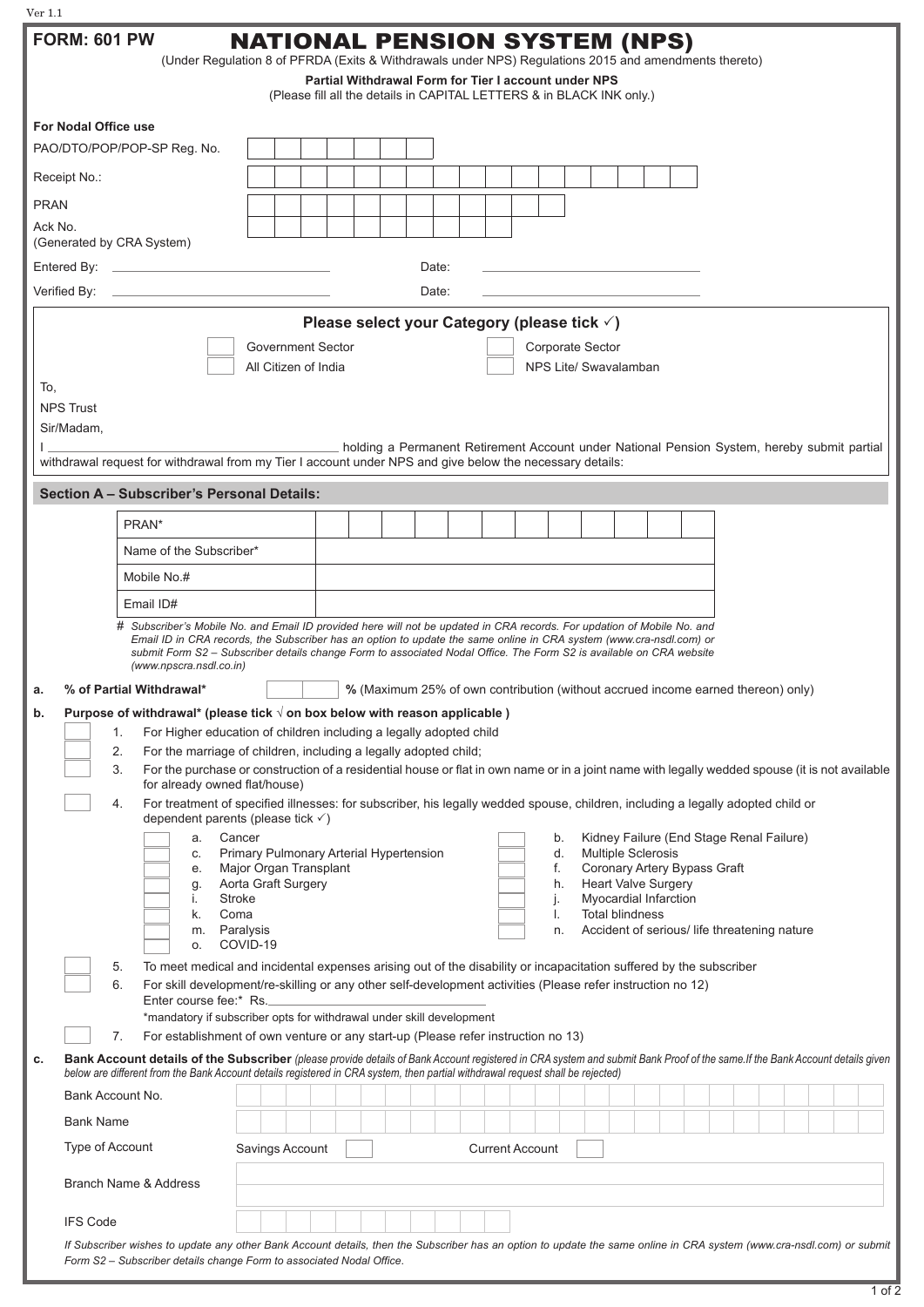Ver 1.1

| <b>Section B - Declarations</b>                                                                                                                                                                                                                                                                                                                                                             |                                                                                                           |                                                                |  |
|---------------------------------------------------------------------------------------------------------------------------------------------------------------------------------------------------------------------------------------------------------------------------------------------------------------------------------------------------------------------------------------------|-----------------------------------------------------------------------------------------------------------|----------------------------------------------------------------|--|
| Declaration by the Subscriber*:                                                                                                                                                                                                                                                                                                                                                             |                                                                                                           |                                                                |  |
| I hereby declare that information stated above is true and correct to the best of my knowledge & belief and that I have completed minimum of three<br>1.<br>years in to the NPS as required for partial withdrawal and eligible to withdraw the amount requested above due to the urgent need of funds to support<br>the reason mentioned above.                                            |                                                                                                           |                                                                |  |
| 2.<br>(name) with PRAN.<br>agree that in case of any failure<br>of Direct Credit, for any reason whatsoever or wrong credit to another account (but as per my details), NPS Trust / CRA shall not be responsible. I also<br>agree that NPS Trust / CRA shall not be responsible/liable for any losses that may arise due to incorrect Bank Account details registered in the CRA<br>system. |                                                                                                           |                                                                |  |
| Self Declaration:- I submit the request for partial withdrawal and the amount thus withdrawn shall be utilised for the purpose of declared reasons as<br>3.<br>specified by PFRDA exit regulations. I am fully responsible and accountable to spend the amount thus withdrawn for the stated reason.                                                                                        |                                                                                                           |                                                                |  |
| Date                                                                                                                                                                                                                                                                                                                                                                                        | $I \mid m \mid m \mid I \mid y \mid$<br>d<br>У                                                            |                                                                |  |
| Place:                                                                                                                                                                                                                                                                                                                                                                                      |                                                                                                           |                                                                |  |
| Signature / Thumb Impression of the Subscriber**<br>** Left thumb impression in case of illiterate male claimant and Right thumb impression in case of illiterate female                                                                                                                                                                                                                    |                                                                                                           |                                                                |  |
| Declaration by Nodal Office(for government sector subscribers):*<br>I/We hereby declare that the subscriber Sh./Smt/Kum .<br>with<br>is employed with us and Self Declaration for partial withdrawal has been accepted by him/her and bank details<br>PRAN                                                                                                                                  |                                                                                                           |                                                                |  |
| submitted in respect of partial withdrawal are correct.                                                                                                                                                                                                                                                                                                                                     |                                                                                                           |                                                                |  |
| Date                                                                                                                                                                                                                                                                                                                                                                                        | d<br>d<br>$m \mid m \mid$<br>$\sqrt{ }$<br>У<br>У                                                         |                                                                |  |
|                                                                                                                                                                                                                                                                                                                                                                                             |                                                                                                           |                                                                |  |
|                                                                                                                                                                                                                                                                                                                                                                                             | <b>Registration No. of DDO</b>                                                                            | Signature & stamp of the DDO                                   |  |
| Date                                                                                                                                                                                                                                                                                                                                                                                        | d<br>d<br>$\prime$<br>$m \mid m$<br>$\sqrt{ }$<br>У<br>y                                                  |                                                                |  |
|                                                                                                                                                                                                                                                                                                                                                                                             |                                                                                                           |                                                                |  |
|                                                                                                                                                                                                                                                                                                                                                                                             | Registration No. of PAO/CDDO/DTO                                                                          | Signature & stamp of the DTO/PAO/CDDO                          |  |
|                                                                                                                                                                                                                                                                                                                                                                                             | Declaration by POP/Aggregator(for Non government sector subscribers):                                     |                                                                |  |
| IherebydeclarethatthesubscriberSh./Smt/Kum.<br>with PRAN<br>has signed/thumb impressed before me after he/she has read the entries/have been read over by him/her for the request of partial withdrawal under NPS.<br>Self Declaration for partial withdrawal has been accepted by him/her and bank details submitted in respect of partial withdrawal are correct.                         |                                                                                                           |                                                                |  |
| Date                                                                                                                                                                                                                                                                                                                                                                                        | d<br>$m \mid m \mid$<br>V                                                                                 |                                                                |  |
|                                                                                                                                                                                                                                                                                                                                                                                             |                                                                                                           |                                                                |  |
|                                                                                                                                                                                                                                                                                                                                                                                             | Registration No. of POP-SP/NL-CC/CHO                                                                      | Signature & stamp of the Authorised person at POP-SP/NL-CC/CHO |  |
| Date                                                                                                                                                                                                                                                                                                                                                                                        | d<br>d<br>m<br>m<br>V                                                                                     |                                                                |  |
|                                                                                                                                                                                                                                                                                                                                                                                             |                                                                                                           |                                                                |  |
|                                                                                                                                                                                                                                                                                                                                                                                             | Registration No. of POP/NL-AO                                                                             | Signature & stamp of the Authorised person at POP/NL-AO        |  |
| <b>ACKNOWLEDGMENT RECEIPT</b><br>Acknowledgment slip to the NPS Subscriber on receipt of partial withdrawal application form<br>(To be filled by DDO/CDDO/PAO/DTO/POP/Aggregator)                                                                                                                                                                                                           |                                                                                                           |                                                                |  |
| Received from PRAN:                                                                                                                                                                                                                                                                                                                                                                         |                                                                                                           |                                                                |  |
|                                                                                                                                                                                                                                                                                                                                                                                             | Date<br>d<br>d<br>$\prime$<br>$m \mid m$<br>$\sqrt{2}$<br>У<br>V<br>DDO/POP-SP/NL-CC Registration Number: |                                                                |  |
| PAO/CDDO/DTO/POP/NL-AO Registration Number<br>Received at                                                                                                                                                                                                                                                                                                                                   |                                                                                                           |                                                                |  |
| Acknowledgement Number                                                                                                                                                                                                                                                                                                                                                                      |                                                                                                           |                                                                |  |